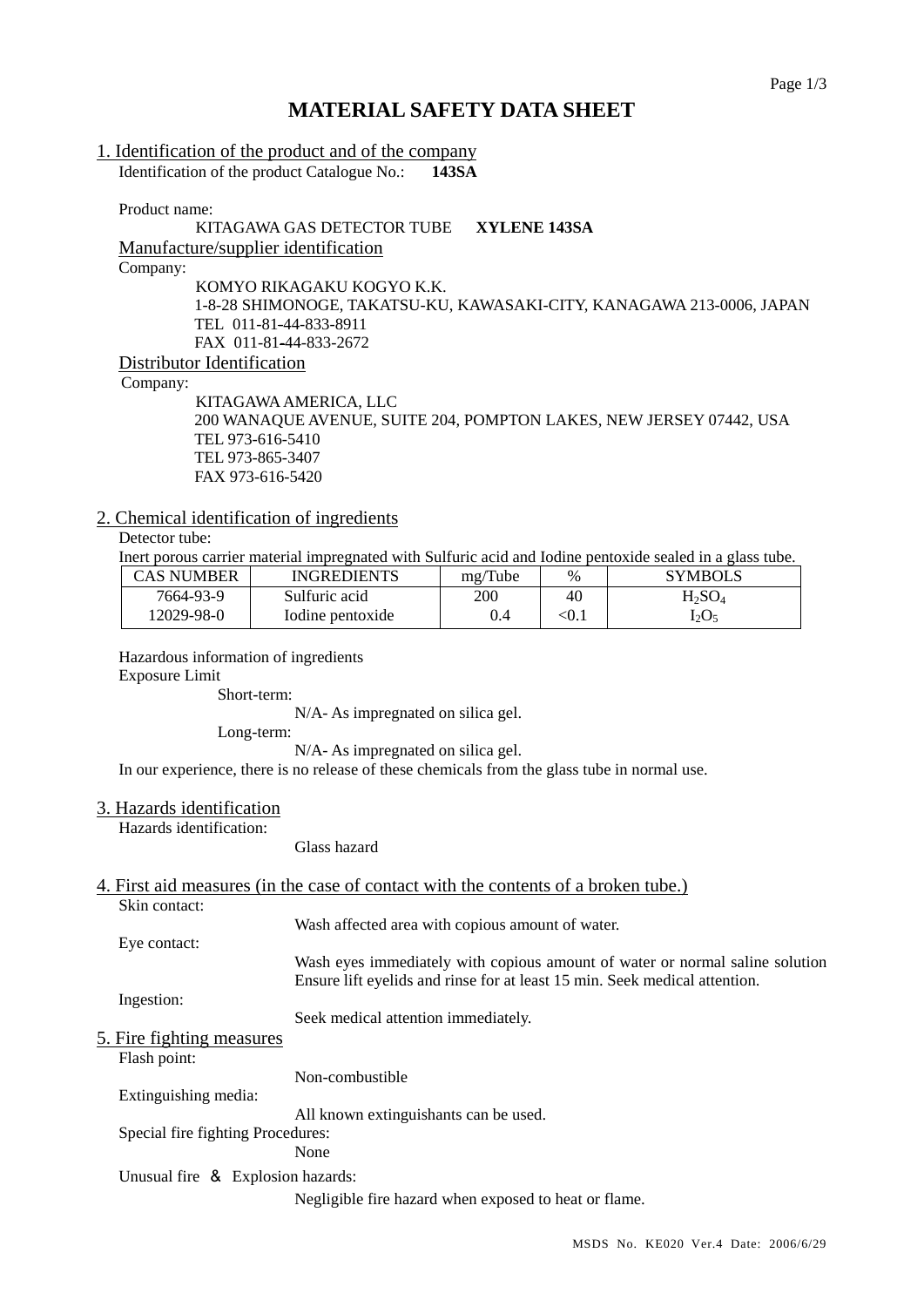| 6. Accidental release measures                                     |                                                                                                                                                                |
|--------------------------------------------------------------------|----------------------------------------------------------------------------------------------------------------------------------------------------------------|
| Personal protection:<br>7. Handling and storage<br>Handling & use: | Do not pick up broken glass with bare hands if the tube is broken. Cover with<br>inert absorbent such as vermiculite. Sweep up and contain for waste disposal. |
| Storage:                                                           | Ensure the instructions for use are followed. Safety glasses and gloves should be<br>worn to prevent injury from splintering glass.                            |
|                                                                    | Keep away from direct sunlight and store at 25 degree C or lower.                                                                                              |
| 8. Exposure control/personal protection<br>Respiratory protection: |                                                                                                                                                                |
| Ventilation:                                                       | Not applicable                                                                                                                                                 |
| Other protective equipment:                                        | Not applicable                                                                                                                                                 |
|                                                                    | Safety glasses and gloves                                                                                                                                      |
| 9. Physical/Chemical properties<br>Appearance:                     |                                                                                                                                                                |
| Boiling point:                                                     | White layer sealed in a glass tube.                                                                                                                            |
| Melting point:                                                     | Not applicable                                                                                                                                                 |
| Specific gravity $(H_2O=1)$ :                                      | Not applicable                                                                                                                                                 |
| Evaporation rate (BuOAc=1):                                        | Not applicable                                                                                                                                                 |
| Solubility in water:                                               | Not applicable                                                                                                                                                 |
| Vapour pressure:                                                   | Not applicable                                                                                                                                                 |
| Vapour density:                                                    | Not applicable                                                                                                                                                 |
|                                                                    | Not applicable                                                                                                                                                 |
| 10. Stability and Reactivity<br>Stability:                         |                                                                                                                                                                |
| Incompatibilities:                                                 | Stable at under ambient temperatures and pressures.                                                                                                            |
| Hazardous decomposition products:                                  | Not applicable                                                                                                                                                 |
| Hazardous polymerization:                                          | None                                                                                                                                                           |
|                                                                    | None                                                                                                                                                           |
| 11. Toxicological information                                      |                                                                                                                                                                |
| General:                                                           | In our experience this products is not harmful to health when correctly<br>used/handled.                                                                       |
| Skin contact:                                                      | Contents may be irritating to the skin if the tube broken.                                                                                                     |
| Eye contact:                                                       | Contents may be irritating to the eyes if the tube broken.                                                                                                     |
| Ingestion:                                                         | Glass hazard                                                                                                                                                   |